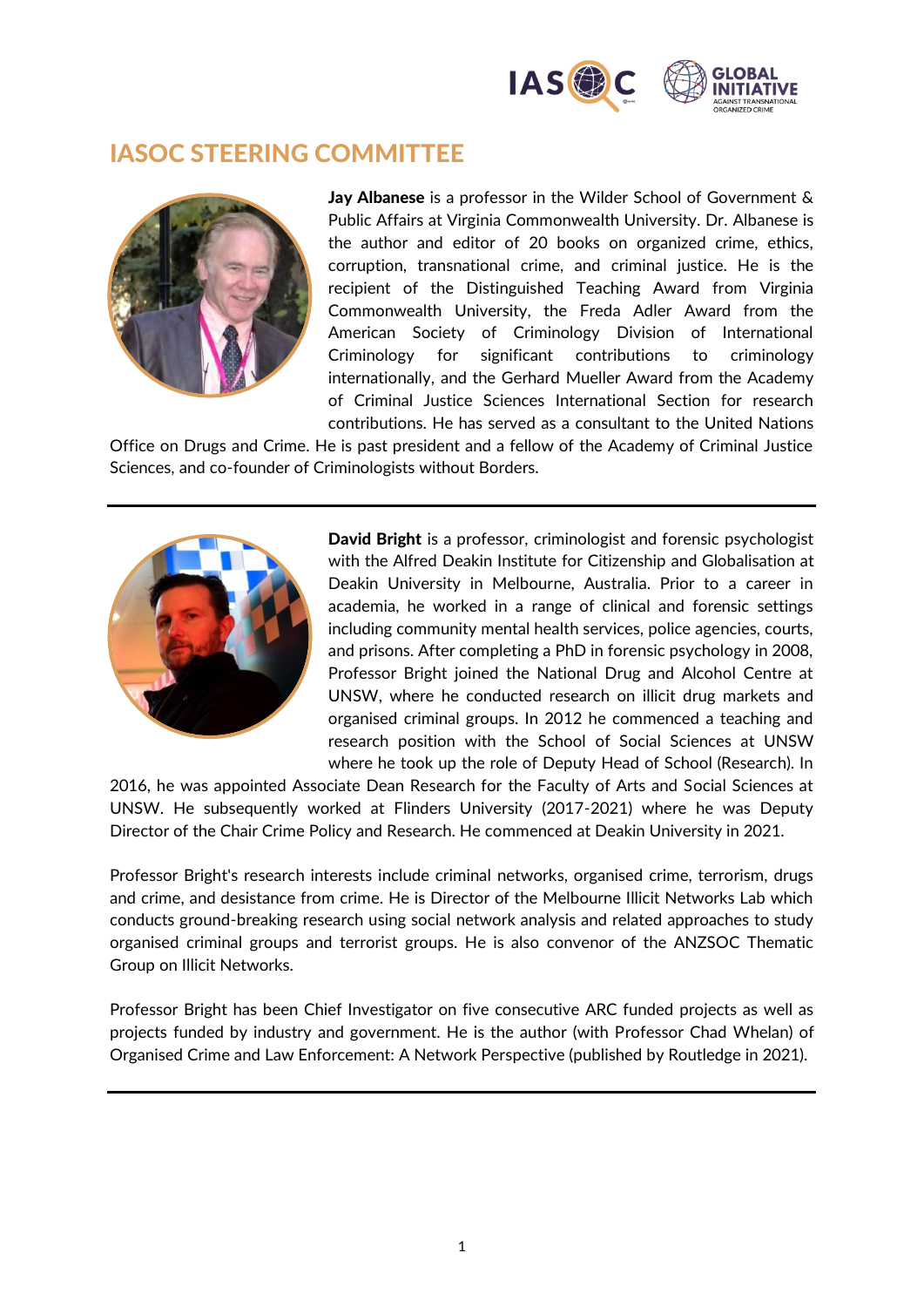



John Collins is the director of academic engagement at the Global Initiative Against Transnational Organized Crime, based in the Vienna office.

John also serves as Editor-in-Chief of the Journal of Illicit Economies and Development (JIED), LSE Press, and Treasurer/Secretary of the International Society for the Study of Drug Policy (ISSPD) and as a Fellow at the Centre for Criminology at the University of Hong Kong.

Before joining the GI, John was Founding Executive Director of the LSE's International Drug Policy Unit (IDPU), a Fellow of the LSE US

Centre and a Distinguished Visiting Fellow of the Yale Centre for the Study of Globalization. He has led a number of policy projects while at IDPU, including a British Council Newton Fund Institutional Links grant with the Universidad de Los Andes, examining "illicit drug production and the search for peace in Colombia"; a GIZ partnership developing a Drugs and Development Hub; an ESRC-GCRF project examining illicit drug economies in the border regions of Afghanistan, Colombia, Myanmar; and several LSE Knowledge Exchange and Impact (KEI) projects examining drug policy legislative reform in Ireland and the UK. John also led five successive major Open Society Foundations institutional support grants examining drug policies and sustainable development. He has served a number of Advisory roles, including as an Advisory Board member to the new Centre for Court Innovation Project, "Strengthening the Foundation for Drug Court Research".

John's historical research focuses on the political economy of international drug control. He earned a PhD from the Department of International History at the London School of Economics looking at Anglo-American relations and international drug control over the period 1939-1964, culminating in the creation of the UN Single Convention on Narcotic Drugs in 1961. John's contemporary policy interests focus on the political economy of international drug control and the evolving dynamics on national and international policy reforms.



Willem (Pim) Geelhoed is an associate professor of criminal law and criminal procedure. He studied law at Leiden University, where he graduated in 2006 with a specialisation in criminal law. In that year he was appointed at Leiden University's Institute for Criminal Law and Criminology as a lecturer and researcher. In 2013, he defended his PhD thesis, which dealt with the expediency principle and the way this is influenced by European Union law. Between 2013 and 2017 he was assistant professor of criminal law and criminal procedure at Leiden University, and from 2017 to 2021 at the University of Groningen. In 2021, he was appointed Associate

Professor. His interests include the Europeanisation of criminal law, comparative criminal law and procedure, particularly within Europe, organised and financial crimes and international cooperation in criminal matters. He prefers to study these topics from a plurality of theoretical perspectives. At the University of Groningen, Geelhoed is the academic director of the LLM Programme in Global Criminal Law, and one of the coordinators of the Illicit Trade Group.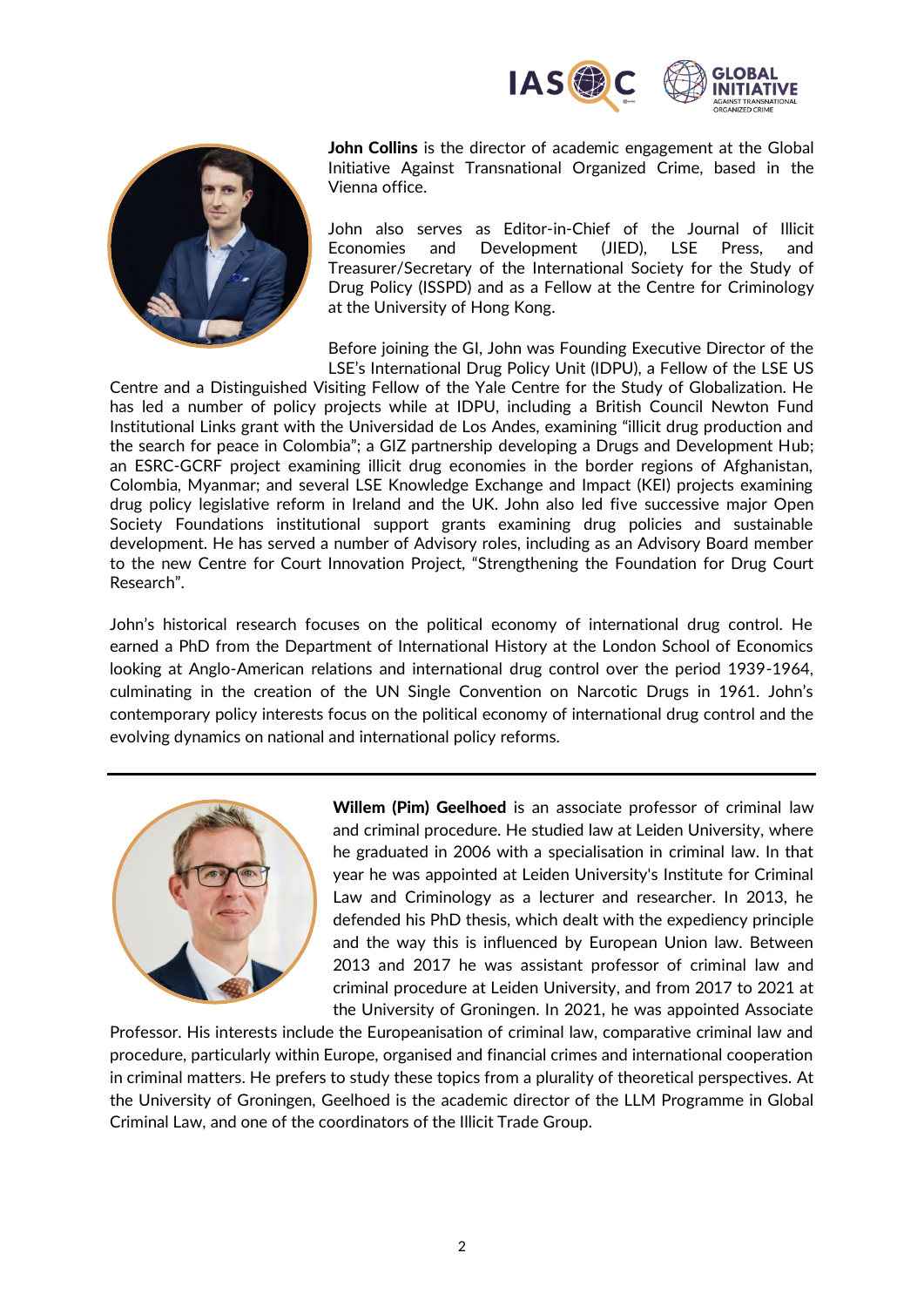

Geelhoed is an ad hoc judge at the Court of Appeal of Arnhem-Leeuwarden. He is also a member of the Meijers Committee, a committee of experts in European immigration, refugee and criminal law. He is a member of the board of advisors of the Groningen Journal of European Law.



**R. V. Gundur** is a senior lecturer in criminology at Flinders University in Australia. He holds a PhD in criminology from Cardiff University, where he was an ESRC scholar; an MSc in Criminology Research Methods from the University of Oxford; an MA in International Relations from The Australian National University, where he was a Hedley Bull Scholar; and a BA in Spanish and Latin American Studies from Tulane University.

His areas of expertise include illicit enterprise, gangs, and cybercrime. His work has appeared in reports published by the European Union and the City of London Corporation and he has

been published in several academic journals including Urban Affairs Review; Deviant Behavior; Crime, Law and Social Change; Trends in Organized Crime; Global Crime, and International Criminal Justice Review. He is the author of Trying to Make It: The Enterprises, Gangs, and People of the American Drug Trade, on Cornell University Press.



Anita Lavorgna is an associate professor of criminology at the University of Southampton. Anita has an international research track record on and expertise in interdisciplinary research drawing together criminology, socio-legal studies, and web science. She has worked extensively on cybercrime, serious and organised crime, and online social harms. Anita has worked on wildlife trafficking online since 2013 and has recently completed as Principal Investigator a UK ESRC-funded project (www.floraguard.org) on the illegal online trade in endangered plants. At the moment, Anita is leading an ESRC-funded project on harmful sharenting practices (www.protechthem.org), while furthering her work on serious

online social harms (especially information pollution) and cybercrimes.



**T Wing Lo** is a professor at the Department of Social and Behavioural Sciences (formerly Department of Applied Social Sciences), City University of Hong Kong. A Hong Kong registered social worker, professor Wing Lo obtained his PhD from the Institute of Criminology, University of Cambridge in 1991. He had been an outreach social worker working with triad gangsters for 17 years before joining City University of Hong Kong (CityU) in 1990. He had been Head of its Department of Social and Behavioural Sciences, which comprises sociology, criminology, psychology, social work and counselling, and is now Associate Vice-President (Student Affairs). He is holder of Applied Research Excellence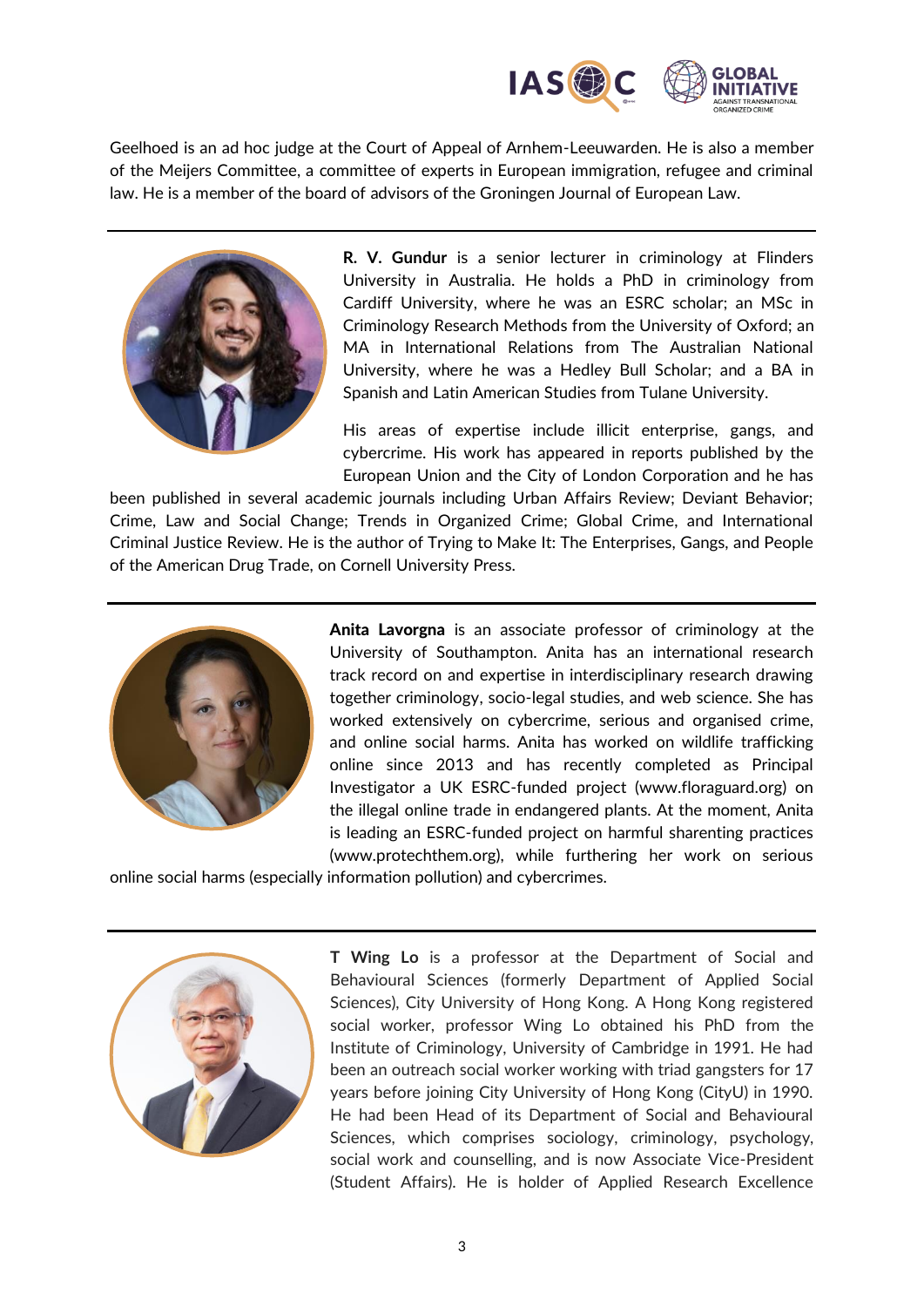

Award (2002), Teaching Excellence Award (2007), and Excellence in Knowledge Transfer Award (2019) of CityU. His research impact was classified as 4 star in Hong Kong's Research Assessment Exercise 2020.

He has been a member of the International Advisory Board of the British Journal of Criminology, editorial board member of Youth Justice and Asian Journal of Criminology, founding editor of the Routledge Studies in Asian Behavioral Sciences, and vice-chairman of the General Assembly of Asian Society of Criminology. He has been frequently invited to give talks in the US, UK, South America, Europe, Asia and Australia. For instance, he was invited to address the United Nations delegates who attended the Palermo Convention against Transnational Organized Crime in New York in 2010; and address officials of the US Department of Defence in Washington DC in 2015.

He has published extensively in the fields of Chinese triad society, drug abuse and trafficking, corruption and youth issues. His most recent books are: Lo, T.W., Siegel, D., & Kwok, S.I. (Eds.). (2020). *Organized crime and corruption across borders: Exploring the Belt and Road initiative.* London: Routledge; and Liu, Z., & Lo, T.W. (2020). *Understanding crime in villages-in-the-city in China: A social and behavioural approach.* London: Routledge. The latter was awarded the Distinguished Book Award 2021 by the Asian Criminological Society.



Carolina Sampó is an adjunct researcher at the National Scientific and Technical Research Council (Conicet); coordinator of the Center for Studies on Transnational Organized Crime (CeCOT), International Relations Institute (IRI) University of La Plata (UNLP), Argentina. She is also an associate professor of political sciences, University of Buenos Aires (UBA) and a professor at the PhD program of the IRI – UNLP. Dr. Sampó is also an International Consultant working for international organizations such as the OAS and UNODC.

Dr. Sampó holds a Ph D in Social Sciences and Bachelor's in political

sciences from Buenos Aires University and she holds a MA in International Studies from Torcuato Di Tellas's University. She has made a postdoctoral research stay at the Complutense University of Madrid.

Dr. Sampó is the project director of a research financed by the University of Buenos Aires. UBACyT 20020190200243BA "The emergence of new criminal structures in South America: the dynamics of organized crime in Argentina and Brazil (2015 - 2019)", 2020-2021.

Dr. Sampó is also head researcher from University of Buenos Aires. Project: "Challenges and Threats to Security and Defense Policies in Latin America and the European Union: International, Economic, Social and Communication Aspects" financed by the Ibero-American University Union, executed by a team composed by researchers from The Complutense University of Madrid, the University of Barcelona, University of San Pablo, Autonomous University of Mexico, and the University of Buenos Aires. September 2019-August 2021.